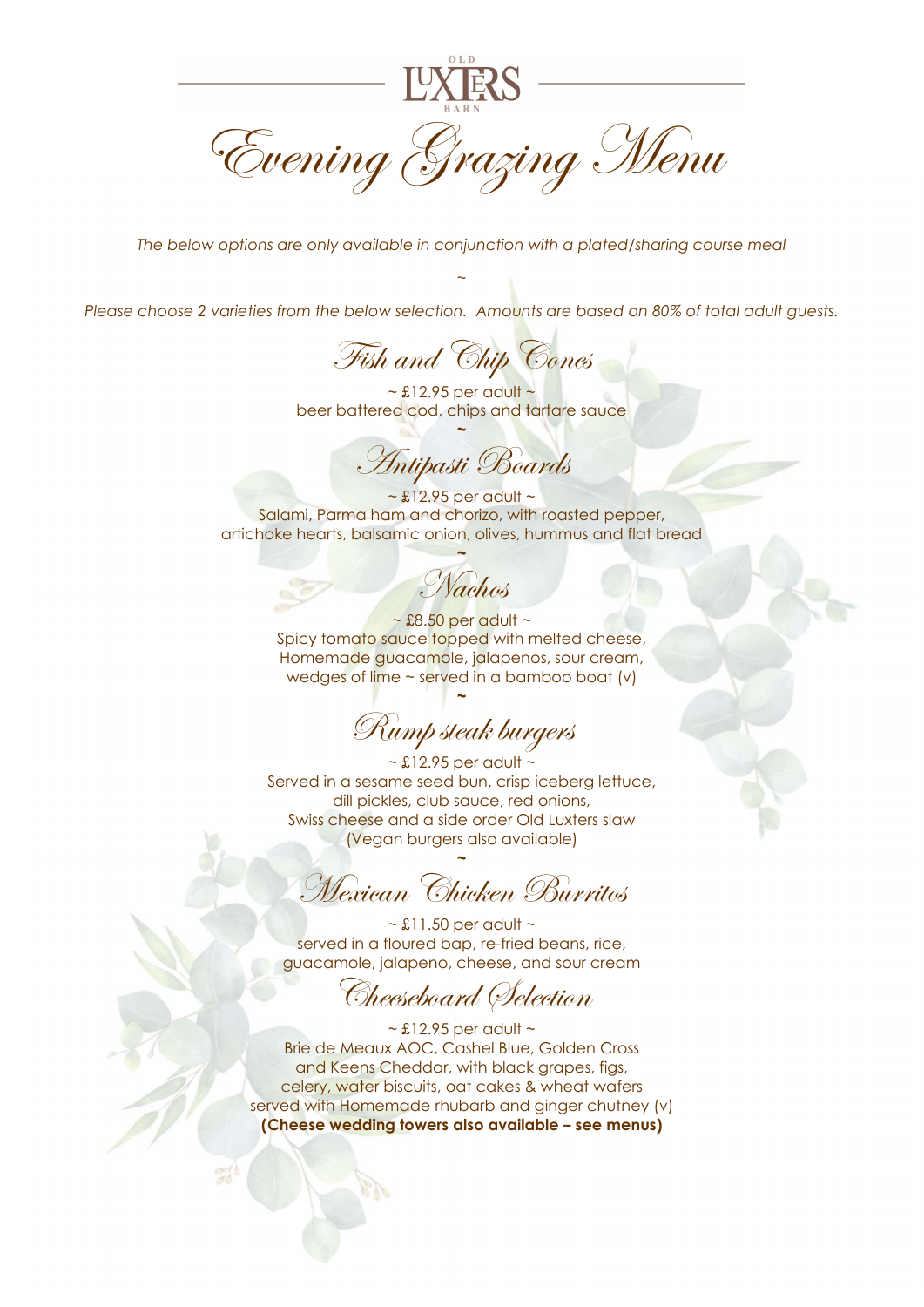

Warm Savoury Croissants

 $~\sim$  £6 per adult  $~\sim$ With a variety of fillings – ham, tomato, cheddar, vegan cheese ~

Oven baked Panini's

 $\sim$  £8.95 per adult  $\sim$ with Swiss cheese & French Ham ~

Warm Bacon Baps

 $\sim$  £8.95 per adult  $\sim$ Floured Bap with Crispy Back Bacon, gem lettuce and vine tomato

BBQ Pulled Pork Baps

~

 $\sim$  £11.95 per adult  $\sim$ Served in a brioche bun, with rainbow slaw inside ~

Cumberland Sausage in Finger Roll

 $\sim$  £7.50 per adult  $\sim$ Served with caramelized onions ~

Crispy Lamb fries

 $\sim$  £13.95 per adult  $\sim$ Crispy lamb, spring onions, fresh chillies, garlic mayonnaise & tomato ketchup in a bamboo boat

Thin & Crispy Pizza

 $\sim$  £8.95 per adult  $\sim$ (Choose 2 flavours from the below) Parma ham, Grilled Vegetables

 $\sim$ Fontina portabella mushrooms with caramelized onion and parmesan

> $\sim$ Grilled Vegetables with mozzarella

 $\sim$ Margarita with cherry vine tomatoes, buffalo mozzarella and basil

 $\mathbb{Z}^4$